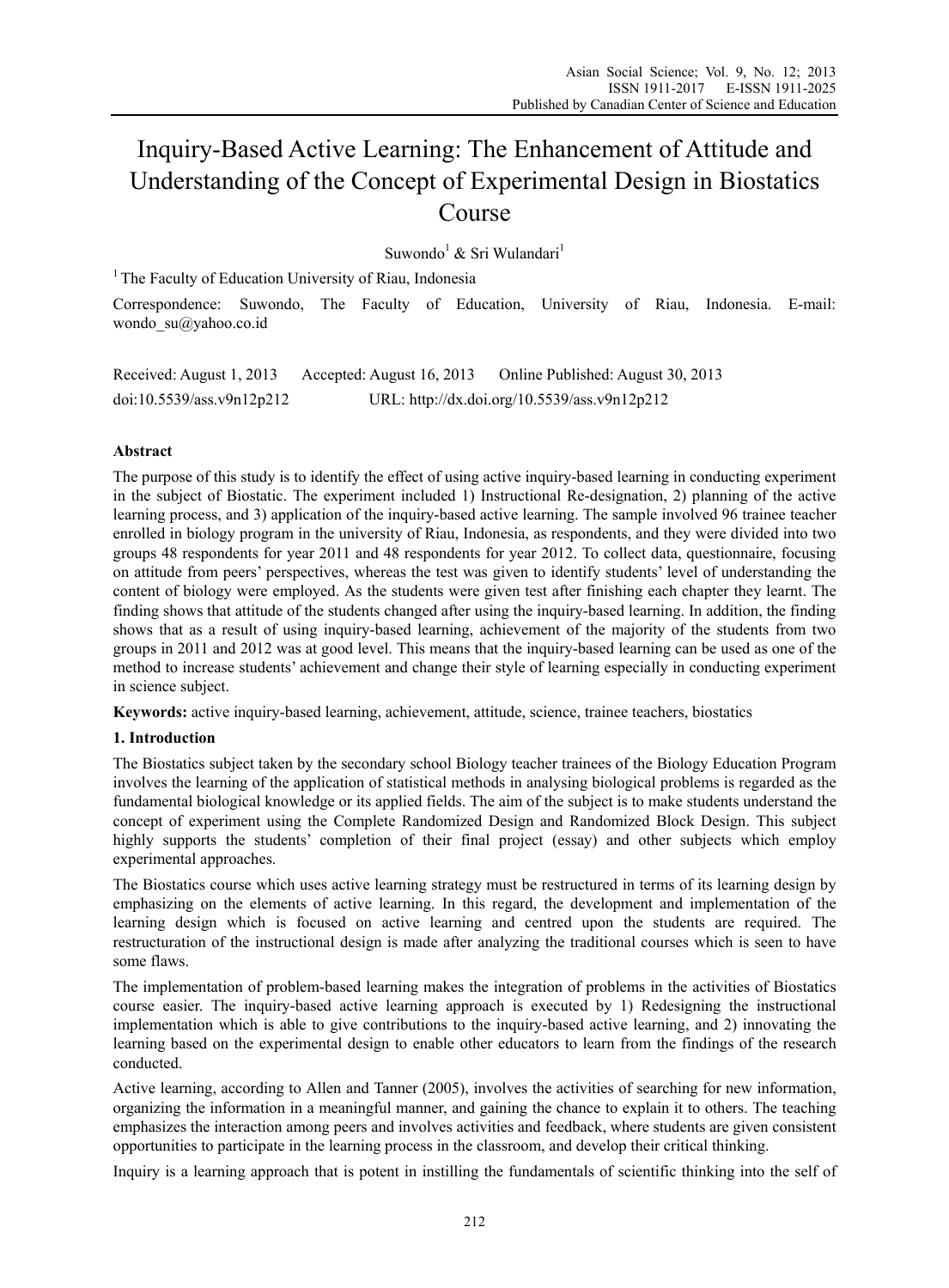the students, encouraging the students to learn more on their own and develop their creativity in analyzing problems. Furthermore, inquiry is also an approach that is able to develop the values and attitudes that are highly required to enable the students to think scientifically (Sagala 2004 & Latif, 2011). The inquiry approach which obliges students' active involvement has been proved to be able to improve learning performance and scientific attitudes towards science and mathematics (Haury, 1993). The investigation done by the students is the backbone of the inquiry approach. This investigation focused on the effort of understanding the scientific or mathematical concepts since these elements will enhance the skills of students' thinking process. It is believed that the comprehension of concepts is the result of the scientific thinking processes (Blosser, 1990). The inquiry approach possesses five general components; which consist of *Question, Student Engangement, Cooperative Interaction, Performance Evaluation*, and *Variety of resource* (Garton, 2005).

Trowbridge in Saliman (2010) defined inquiry as the process of defining and investigating problems, formulating hypothesis, planning experiment, collecting data, and describing the conclusions of the problems. Furthermore, inquiry-based teaching simply means creating a learning environment which centres upon the students by providing sufficient guidance in reaching a discovery.

The teaching of biological science will be more effective with the employment of a learning model which involves real world application through the integration of the inquiry-based learning steps (Gee & Wong, 2006). Inquiry model is able to increase students' ability to think critically (Kitot, Ahmad & Seman, 2010). This study sought to find out about students' scientific attitude and comprehension after participating in the inquiry-based active learning concerning the concept of experimental design in the Biostatics course.

## **2. Statement of the Problem**

The Biostatics course which is Teacher-Centred-Learning (TCL) oriented, might be effective to a large number of students, yet due to its one-way interaction learning always seems passive and weak in stimulating students' motivation, confidence, and enthusiasm. Weimer in Armbruster (2009) suggested that the traditional learning model causes the students to face difficulties in developing the essential skills of improving professional competence.

Past studies demonstrate that the difficulty that is always complained about by the students who study the Biostatics course revolved around the characteristics of the learning materials, loaded with the complicated concepts of experimental planning and data analysis method. This has caused students' understanding to tend to be partial and incomprehensive; a condition which leads to the low achievement of many students consequently (Suwondo, 2008; Wulandari, 2009). This situation is certainly associated with the teaching strategies that have been employed for a long time. In accordance with the policy of the Implementation of Competence-Based Curriculum at Riau University, instruction in the classroom should shift from being merely teacher-centred to student-centred instead. The changes in instructional approach and teaching strategies should be planned variously to enable students to think critically and creatively, as well as attain social sensitivity so that they can manage to overcome the problems in life.

The most visible issue witnessed is the students' poor scientific attitudes and dissatisfaction with the course which sometimes is quite dull and boring. Apart from that, students tend to only focus on the examinations compared to the attainment of complete comprehension of the course materials. Armbruster et al. (2009) proposed that the inquiry-based active learning which prioritizes the students in its instructional design is capable of enhancing students' scientific attitudes and elevating their performance, which leads to the increment in students' achievement.

## **3. Purpose of the Study**

The purpose of this study is to identify the effect of using active inquiry-based learning in conducting experiment in the subject of Biostatic on students' attitude and achievement from two groups in 2011 and 2012. The achievement evaluation was conducted using tests on the biostatic syllabus content, whereas the attitude towards the involvement of active inquiry-based learning during carrying out experiment in the subject.

## **4. Methodology**

The study sample involved 96 teacher trainees enrolled in biology program in the university of Riau, Indonesia who were chosen randomly , as respondents, and were divided into two groups, as 48 respondents were for year 2011 and 48 respondents for year 2012. The study used the 40 item questionnaire, focusing on the concepts of honesty, tolerance; discipline, hard work, creativity, autonomy, democracy and curiosity from peers' perspectives, in which the scale likert had four categories including 1) poor, 2) enough, 3)good, 4) very good. The pilot test of questionnaire shows that the value of Cronbach Alpha analysis is high, that is, between 0.80 and 0.85.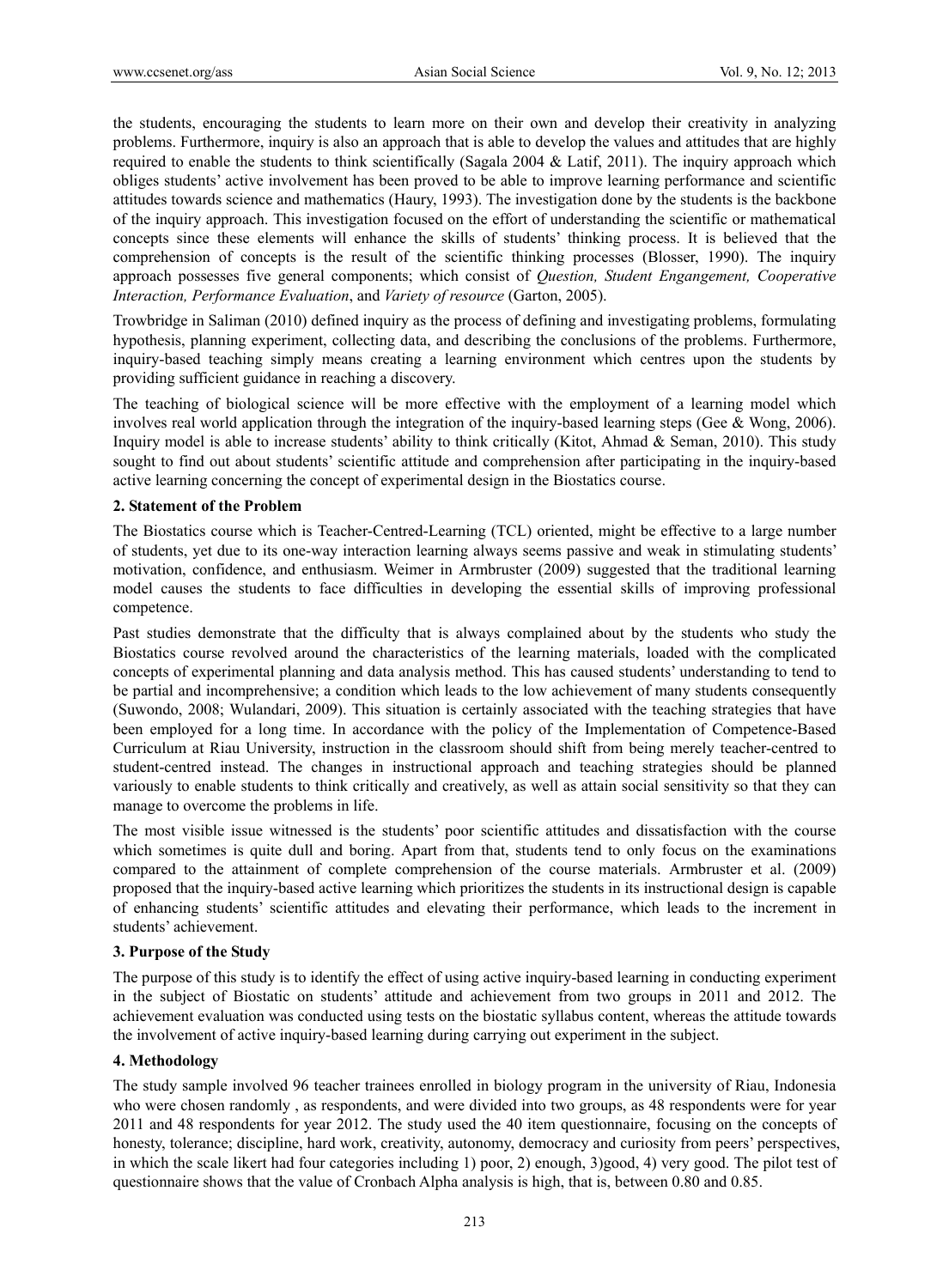Another instrument was test which was categorized based on the university marking scale which are very good  $(81-100)$ ; good  $(70-80)$ ; satisfactory  $(60-69)$ ; poor  $(50-59)$ , and failed  $(\leq 50)$ . Three types of test were employed. Pre-test, test one and test two, as the students were given test one and test two after finishing some chapters they learnt. This was used to evaluate students' understanding of the content of the subject. In addition, the tests were prepared by an experienced senior lecturer in the subject.

To analyze the data obtained, descriptive analysis was used to find the percentage of students' attitudes towards and achievement in active inquiry-based learning in learning and conduction experiment for biology subject.

## *4.1 Instructional Redesignation*

The existing Teacher-Centred-Learning-based instructional design of the Biostatics course was redesigned by infusing the concept of active learning which focuses on the students. The re-designation encompassed: the syllabus, lecture units, students' worksheets, and assessment tools. The concept of experimental planning was not changed. The product of the instructional re-designation were used in the learning development research and implemented in two academic years which were 2011 2012. The number of students who took the Biostatics subject under the Biology Education Study Program was 48 persons each. The observer has been teaching this subject for seven years, starting from 2005 until now. It was hoped that this study will lead to the enhancement of students' scientific attitudes and achievement in Biostatics as the result of the instructional design implemented.

## *4.2 Planning the Active Learning Process*

The concept of the Complete Randomized Design and Randomized Block Design was not substantially modified to be learnt by the students, but changes in the aspect of its learning process took place to deeply understand the concept. The learning which was student-focused and inquiry-based, was implemented by allowing students to present the problems, investigating and discovering the concept, performing the tasks on their own, attending the classroom or field experiment. The re-designation of the lecture units was done by emphasizing on the active learning which was accompanied by the problem-based Student Leadership Training. During the lectures, students were motivated and encouraged through the reading of literature sources and discussion on issues.

The previous final evaluation only stressed on the cognitive aspects, which are the Mid Semester Exam and End Semester Exam. **These forms of evaluation** were redesigned into performance-based evaluation. The assessment consisted of three domains which are: (1) Cognitive, (2) Affective, and (3) Psychomotor. The cognitive domain was evaluated based on the Mid Semester Exam and End Semester Exam; the affective domain was assessed based on students' activity throughout the learning process which included; 1. Responsibility 2. Involvement in the group tasks, 3. Students' activeness in class discussion; the psychomotor domain was appraised based on the individual tasks and group works, activity report, and work performance.

## *4.3 The Application of the Inquiry-Based Active Learning*

Active learning means that every lecture was occupied with problem-based learning. Students were organized into cooperative groups starting from the third lecture until the last lecture (one semester). In the academic years 2011 and 2012, the number of cooperative groups was the same, which was 8 groups altogether. During each lecture, one problem was presented to be investigated by every group until one conclusion was made. Throughout the session, the lecturer would monitor the progress and provide guidance from one group to another group if there emerged any difficulties. Students' activities were clearly visible throughout the group and class discussions. To ensure the comprehension of the concept of the materials, each of the groups was asked to report the discussion results to the class.

The problems presented were always related to the biology discipline, such as: "*the Effect of urea fertilizer on the growth of soybean plants".* To analyse the problems, students needed to execute investigation by doing field experiment until they managed to discover and understand the concept of the Complete Randomized Design and Randomized Block Design. This activity required the students to understand how to make the blueprints for the experimental planning; and infusing the experimental unit into the blueprints by performing randomization, executing the experiment, collecting data, analyzing data, and deriving conclusions.

## **5. Findings and Discussions**

The conventional Biostatics course that has been implemented which often emphasized more on the content rather than the process has caused the students to be passive and having the tendency to decrease in achievement. The instructional re-designation that was done by stressing on the active learning which focused on the students clearly producing good results; which is the improvement of students' scientific attitude and achievement.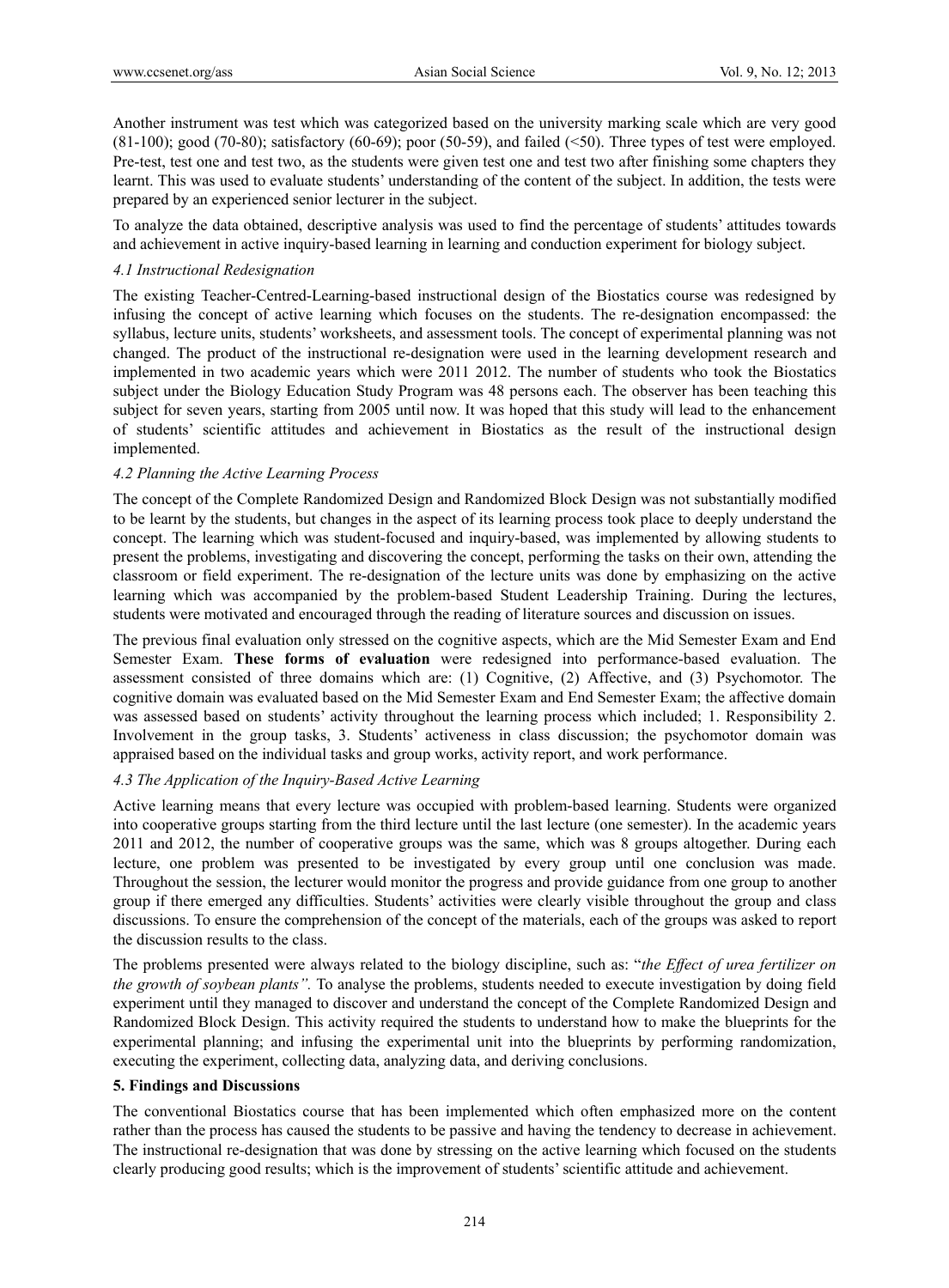## *5.1 Students' Scientific Attitude*

The findings of this research show that the inquiry-based active learning was able to establish better scientific attitudes in the students. This was seen in the two academic years observed which are 2011 and 2012. Each of the scientific attitudes evaluated experienced some enhancement although there was not much difference in the scores and still maintained in the same category. The results of the evaluation of students' scientific attitudes through the implementation of the inquiry-based active learning were presented in Figure 1.



Fugure 1. Students' scientific attitudes through the inquiry-based active learning in the biostatics subject in years 2011 and 2012

The data show that the level of most of the constructs of the students' attitudes after using the active inquiry learning were at quite good level in the years 2011 and 2012.The scientific attitudes focused on in this study are honest, tolerant, disciplined, hard-working, creative, independent, democratic, and curious. These attitudes were not seen in the lectures which employed the conventional approach. This is parallel with the findings of the research done by Ni Putu Erni (2011) and Sirait (2012) which found that the conventional learning model was not yet able to develop the formal thinking and scientific attitudes to the better, since in the conventional classroom the students tended to remain silent while listening to the instructor's lecture compared to the lectures which implemented the inquiry-based learning model.

The scientific attitude of discipline showed a higher score compared to other scientific attitude. Throughout the lectures students' attendance was 100%. The rules that had been agreed to in the course contract were starting to be internalized. Simsek and Kabapinar (2012) proposed that scientific attitudes are highly required to motivate the students in the learning activities. Discipline is a very important scientific attitude in the effort of increasing the achievement level. Sheaa and Bidjeranoc (2012) claimed that the attendance to lectures is closely-related to students' desire to gain knowledge. This indicates that students' disciplines were starting to generate and would eventually determine their learning performance.

The crucial element of the instructional re-designation in this course was that the investigation done through group works and the reporting of the results to the class were very meaningful to students, since most of them were actively involved and serious in the activity of analyzing the problems. The research done by Suwondo and Wulandari (2011) discovered that the involvement of group works in analyzing problems generated the spirit of hard works and creativity in students. Simseka and Kabapinarb (2012) suggested that research-based learning will give positive impacts on students' conceptual understanding and knowledge process skills.

During every group task, the lecturer monitored the progress of the groups by joining the discussion of each group. Throughout the observation, the lecturer rarely found a group that was not seriously involved in the activity. This indicates the positive impacts received by the students which had caused their scientific attitudes that were evaluated throughout the study to be in the "good" category. The score of the scientific attitude of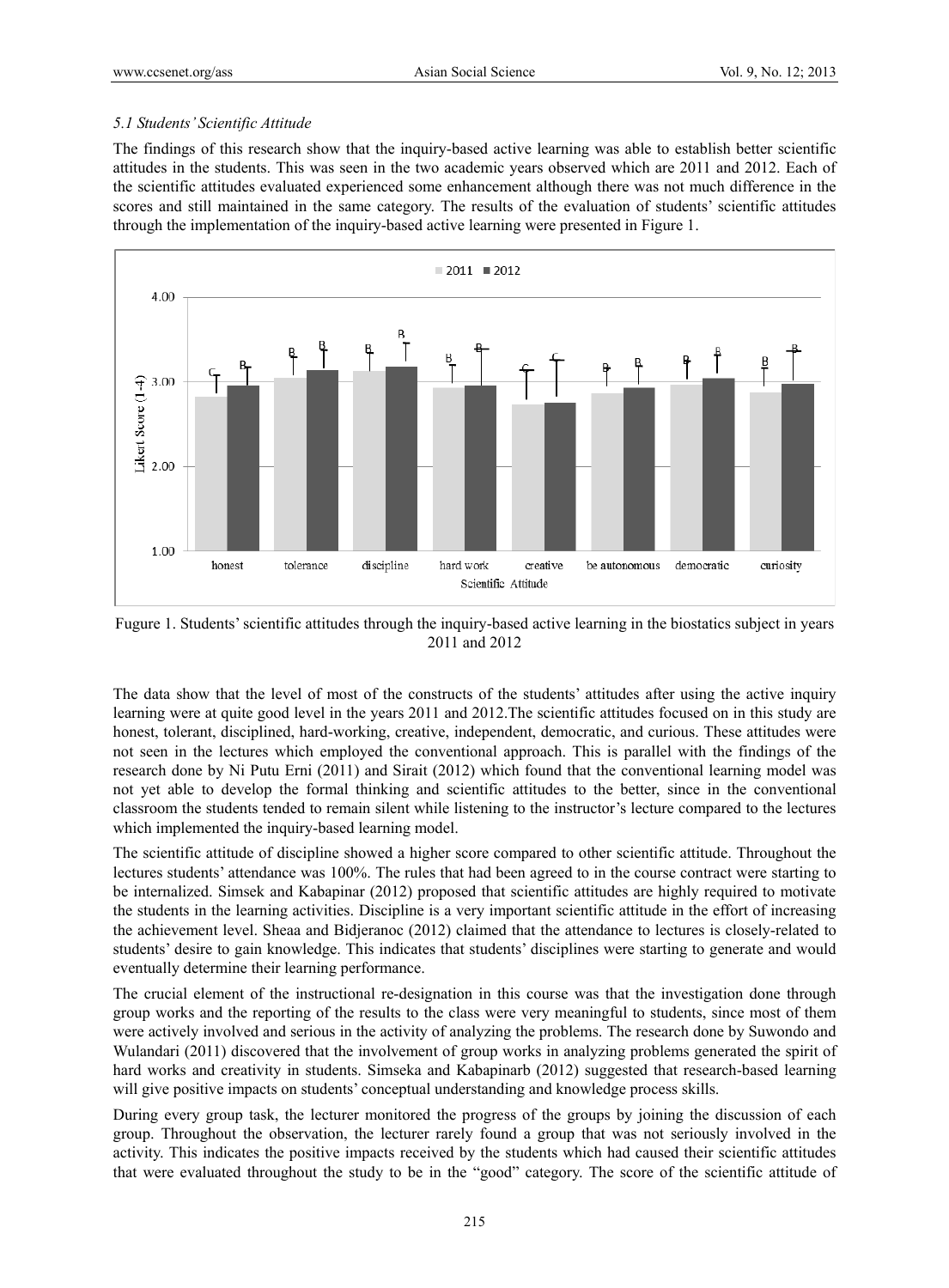tolerance in the academic year of 2011 was 3,05 which was above 3; whereas in 2012 the score was 3,13, which was also above 3. Wahyudin, et al. and Wijayanti in Ni Putu Erni (2012) stated that in the inquiry-based learning, the teacher or lecturer are supposed to guide the students especially the ones who never have the experience of learning through the inquiry-based activities in order to assist them overcome the difficulties in understanding a concept. Throughout the discussion that took place, students' tolerance and democratic qualities were exhibited in their act of appreciating the opinions from peers, helping colleagues during the completion of the group tasks, and providing suggestions when a member of their groups were less accurate in solving the problems presented. Dewi et al (2013) suggested that the inquiry-based learning gives students the opportunity to be actively involved in the process of learning how to analyse problems fairly, objectively, critically, openly, and cooperatively. This will definitely give positive influences on the students' scientific attitudes.

The scores of the scientific attitudes of honesty, hard works, independence, and curiosity were still below three. These scientific attitudes were associated with the learning materials in the Biostatics course which required logical, critical, and analytical thinking in solving problems. Students were seen to still be hesitant and unconfident in selecting an analysis to be used to solve a case, causing to keep referring to books and asking friends even during the examinations. The number of students who managed to solve problem individually were minimal, yet at least 50% or more of the groups were able to solve the problems given. According to Gehring and Eastman (2008) and Ellen *et a*l, (2012), the inquiry-based active learning possesses a wide opportunity for students to develop their scientific attitude to the better. The inquiry method is able to cultivate the fundamentals of scientific thinking in students, enabling them to learn on their own even during the lecture. This will generate their creativity in solving problems.

#### *5.2 Students' Achievement*

Students' achievement which was evaluated based on the pre-test and test of each of the discussion subject indicated that there was an increase in their accomplishment in the academic years of 2011 and 2012, as seen in table 1.

| Year | Number of Students | values   |        |        |         |          |
|------|--------------------|----------|--------|--------|---------|----------|
|      |                    | Pre-test | Test 1 | Test 2 | Average | Category |
| 2011 | 48                 | 61.44    | 71.83  | 73.57  | 72.7    | Good     |
| 2012 | 48                 | 70.06    | 72.92  | 74.9   | 73.91   | Good     |

Table 1. Students' achievement through the inquiry-based active learning in the biostatics program in years 2011 and 2012

The improvement of students' achievement was associated with the change in the instructional design implemented in the lectures. Active learning had brought changes in students' way of thinking. Given the problems to be analysed during each lecture, students' were encouraged to be hard-working, creative, and curious; leading to the enhancement in their achievement. Walker *et al*, in Armbruster*et al*. (2009) claimed that the active learning that focuses on the students is able to increase academic performance. The average value of the students' achievement the academic year 2011 was 72.7 (good); whereas the score in the academic year 2012 was 73.91 (good). The value of students' achievement in the academic years of 2011 and 2012 were not significantly different ( $t= 0.12$ ;  $t> 0.05$ ). This denotes that the application of the inquiry-based active learning was able to consistently increase the achievement of students in the Biostatics course. If compared to the lectures with conventional approach, this achievement showed a significant difference ( $t = 2.44$ ;  $t < 0.05$ ). Therefore, it can be concluded that the inquiry-based active learning was able to improve students' achievement in the Biostatics course.

The value of students' achievement as seen in Figure 2 showed that students' accomplishment was at the "satisfactory" level to the "very good" level be it in the academic year 2011 or 2012.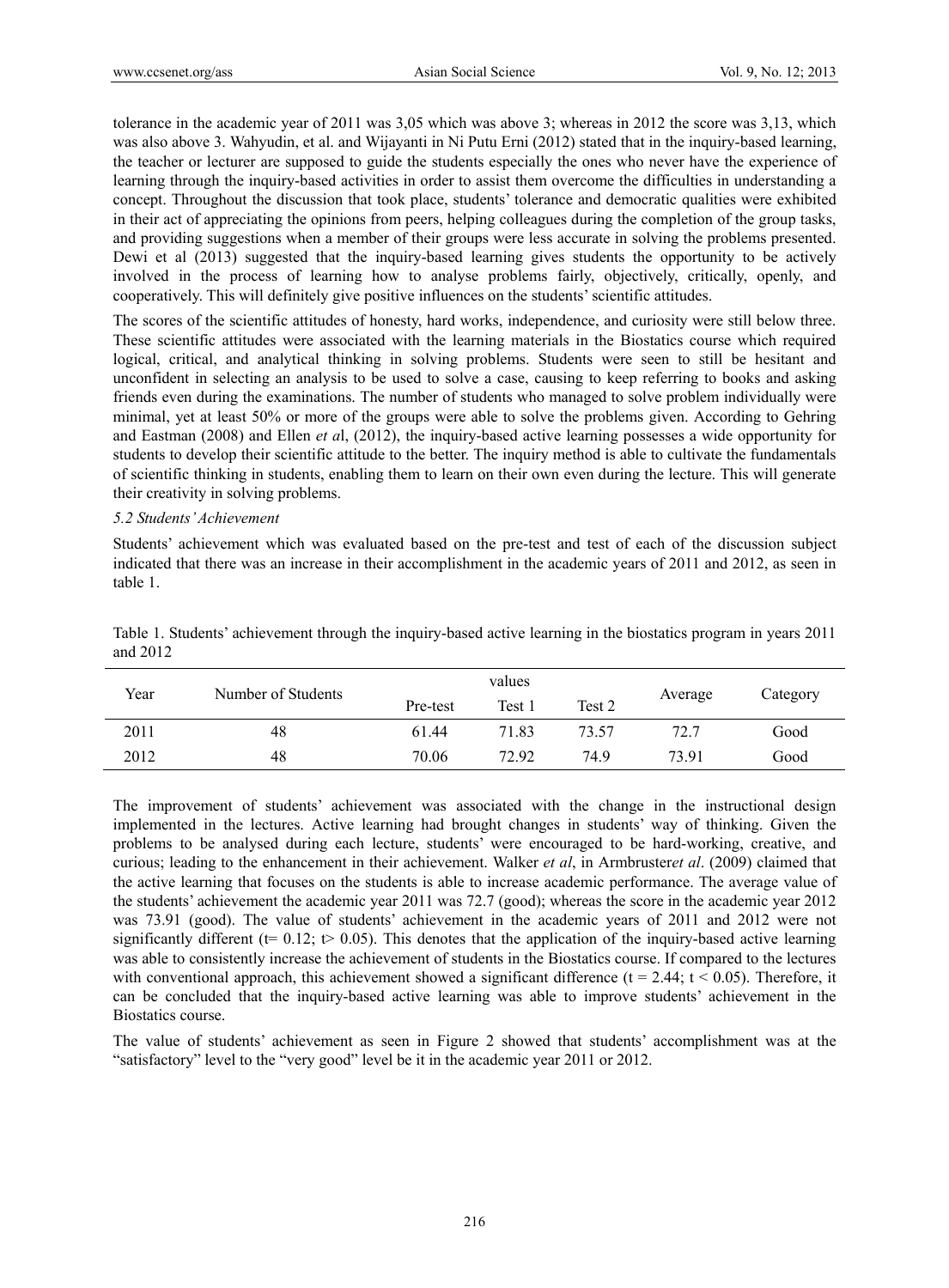

Figure 2. The categories of students' achievement through the inquiry-based active learning in the biostatics subject, in years 2011 and 2012

The number of students who were in the "very good" category was still low, with the total number of 4 students (8.33%) in the academic year 2011, and 5 students (10.41%) in the academic year 2012. The category which had the highest number of students was the "good" category, with the total number of 38 students (79.16%) in the academic year 2011, and 40 students (83.33%) in the academic year 2012. The most important matter in this instructional re-designation is that there were no students who fell under the "poor" and "failed" categories. Furthermore, the decline in values under the "satisfactory" category shows that there was an increase in students' academic achievement.

## **6. Implication and Recommendation**

The implication of the study is that active inquiry based learning promotes students' achievement in academic subjects especially at university level. Furthermore, active inquiry-based learning can also change the students' learning style, that is, they can be more independent, creative, tolerant, disciplined and so on. This can also change the style of teaching at university, i.e., shifting from teacher-centred to learner-centred. In learning subject content in classroom as well as conducting experiment in the lab, students' attitudes towards active inquiry-based learning changed, that is, they are keen to use it in future.

 The study recommends that the teachers should apply active inquiry-based learning in the classroom to transit from teacher-centred style of teaching to student-centred learning. Furthermore, it is suggested that universities provide more facilities to enable the teachers of the other subjects to employ active inquiry-based learning in the classroom and lab. The university syllabus also should be based on active inquiry-based learning. Additionally, this active learning approach can be one of the innovations of the biological science studies in higher education.

## **7. Conclusion**

The instructional redesignation which is executed by implementing active learning is highly required in the biological science learning process. The development and implementation of instructional design of the inquiry-based active learning give a significant change in the lecture environment to put its main on the students, so that they can experience the improvement in their scientific attitudes and performance which will positively influence the students' achievement in the Biostatics course. The active inquiry-based learning should be employed for all subjects of university to open a new chapter in teaching and learning in higher education level.

## **References**

Allen, D., & Tanner, K. (2005).Infusing active learning into the large-enrollment biology class: seven strategies, from the simple to complex. *Cell Biol. Educ., 4,* 262-268. http://dx.doi.org/10.1187/cbe.05-08-0113

Armbruster, P, M, Johnson, E., & Weiss, M. (2009). Active Learning and Student-centered Pedagogy Improve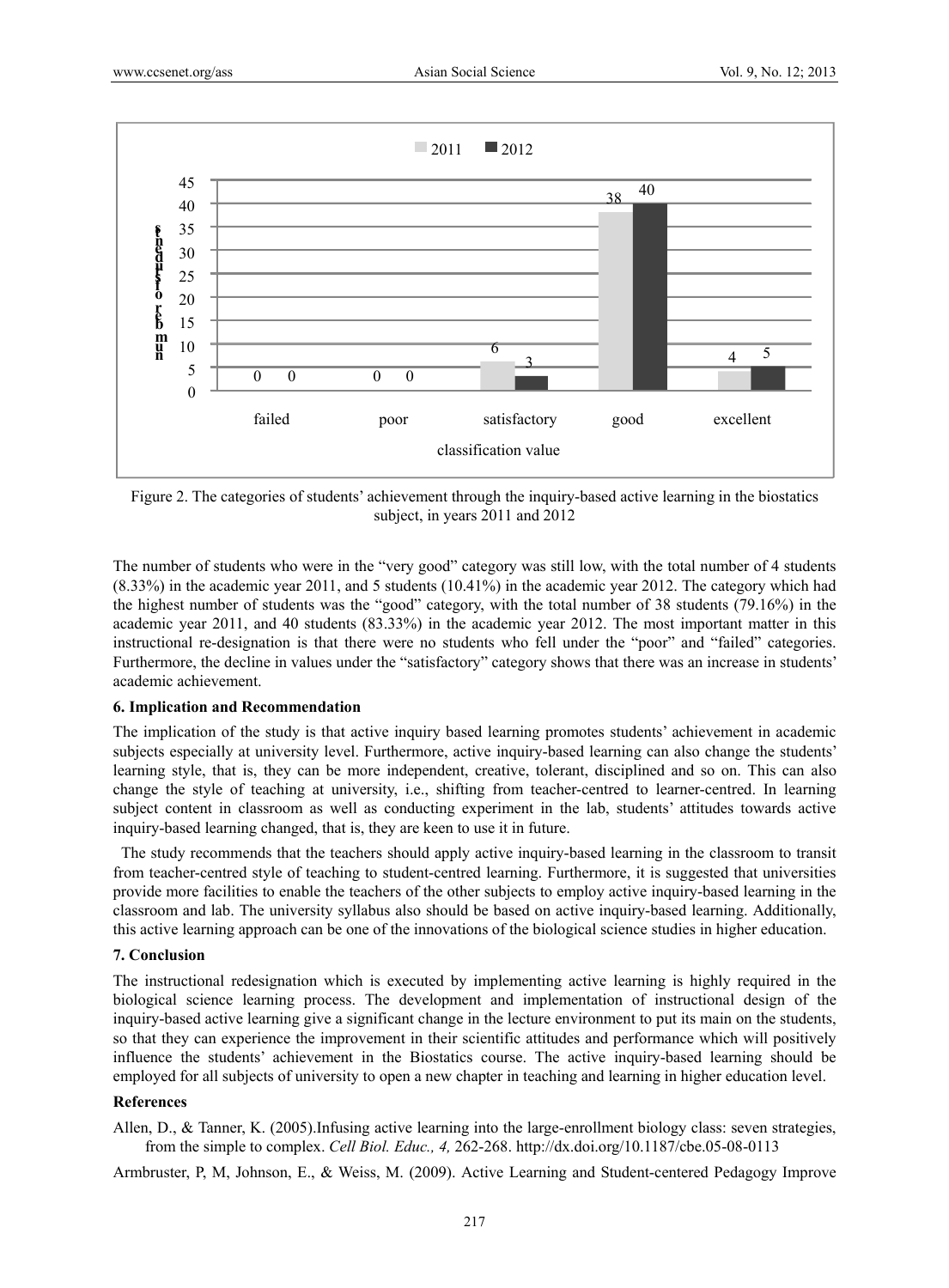Student Attitudes and Performance in Introductory Biology. *Journal of Life Sciences Education, 8*, 203-213. http://dx.doi.org/10.1187/cbe.09-03-0025

- Blosser, P. E., & Helgenson, S. L. (1990). *Selecting Procedures for Improving the Science Curriculum.*  Columbus, OH: ERIC Clearinghouse for Science, Mathematics, and Environment Education.
- Casem, M. L. (2006). Student Perspectives on Curricular Change: Lessons from an Undergraduate Lower-Division Biology Core. *Journal of Life Sciences Education, 5*, 65-75. http://dx.doi.org/10.1187/cbe.05-06-0084
- Derting, T. L., & May, D. W. (2010). Learner-Centered Inquiry in Undergraduate Biology: Positive Relationships with Long-Term Student Achievement. *Journal of Life Sciences Education, 9*, 462-472. http://dx.doi.org/10.1187/cbe.10-02-0011
- Dewi, N. L., Dantes, N., & Sadia, W. (2013). Pengaruh Model Pembelajaran Inkuiri TerbimbingTerhadap Sikap Ilmiah Dan Pencapaian IPA. e-Journal Program Pascasarjana Universitas Pendidikan Ganesha. *Jurusan Pendidikan Dasar., 3*, 78-82.
- Erni, N. P. (2011). *Pengaruh Model Pembelajaran Guided InquiryTerhadap Kemampuan Berpikir Formal dan Sikap Ilmiah Siswa.* Program Studi Pendidikan IPA STIKIP. Bali.
- Garton, J. (2005). *Inquiry-Based Learning.* New York: Technology Integration Academy.
- Gee, K, A., & Wong, K. (2012). A cross national examination of inquiry and its relationship to student performance in science: Evidence from the Program for International Student Assessment (PISA) 2006. *International Journal of Educational Research, 53*, 303-318. http://dx.doi.org/10.1016/j.ijer.2012.04.004
- Gehring, K., & Eastman, D. (2008). Information Fluency for Undergraduate Biology Majors: Applications of Inquiry-based Learning in a Developmental Biology Course. *Journal of Life Sciences Education, 7*, 54-63. http://dx.doi.org/10.1187/cbe.07-10-0091
- Goldey, E. S., Abercrombie, C. L., Ivy, T. M., Kusher, D. I., Moeller, J. F., Rayner, D. A., … Natalie, W. (2012). Biological Inquiry: A New Course and Assessment Plan in Response to the Call to Transform Undergraduate Biology. *Journal of Life Sciences Education, 11*, 353-363. http://dx.doi.org/10.1187/cbe.11-02-0017
- Haury, L. D. (1993). *Teaching Science through Inquiry.* Columbus, OH: ERIC Clearinghouse for Science, Mathematics, and Environment Education.
- Kitot, A., Ahmad, A., & Seman, A. (2010). The Effectiveness of Inquiry Teaching in Enhancing Students' Critical Thinking. *Procedia-Social and Behavioral Sciences, 7*, 264-273. http://dx.doi.org/10.1016/j.sbspro.2010.10.037
- Labov, R. A., & Yamamoto, R. (2010). Integrated Biology and Undergraduate Science Education: A New Biology Education for the Twenty-First Century? *Journal of Life Sciences Education, 9*, 10-16. http://dx.doi.org/10.1187/cbe.09-12-0092
- Latif, A. (2011). *Strategi Pembelajaran Inkuiri Bermuatan Karakter.* Retrieved from http://pahlawan.com/strategi-pembelajaran-ikuiri. Akses tanggal 20 Maret 2013.
- Metz, A. M. (2008). Teaching Statistics in Biology: Using Inquiry-based Learning to Strengthen Understanding of Statistical Analysis in Biology Laboratory Courses. *Journal of Life Sciences Education, 7*, 317-326. http://dx.doi.org/10.1187/cbe.07-07-0046
- Ratni, S. (2012). Pengaruh Model Pembelajaran Inquiry Training Terhadap Pencapaian Siswa VIII MTSN 3 Medan. *Jurnal Pendidikan Fisika, 1*, 21-26.
- Sagala, S. (2004). Konsep dan Makna Pembelajaran.Bandung: Penerbit Alfabeta.
- Sheaa, P., & Bidjeranoc. (2012). Learning presence as a moderator in the community of inquiry model. *Procedia - Social and Behavioral Sciences, 59*, 316-326.
- Simsek, P., & Kabapinar. (2012). The effects of inquiry-based learning on elementary students' conceptual understanding of matter, scientific process skills and science attitudes. *Procedia - Social and Behavioral Sciences, 2*, 1190-1194.
- Sukardi. (2003). *Metodologi Kajian Pendidikan.* Jakarta: Penerbit Bumi Aksara.
- Suwondo dan Wulandari, S. (2011). *Peningkatan Pencapaian Mahasiswa Melalui Integrasi Model Pembelajaran Kooperatif dengan Inquiry Pada Mata pelajaran Biostatistik Di Program Studi Pendidikan*